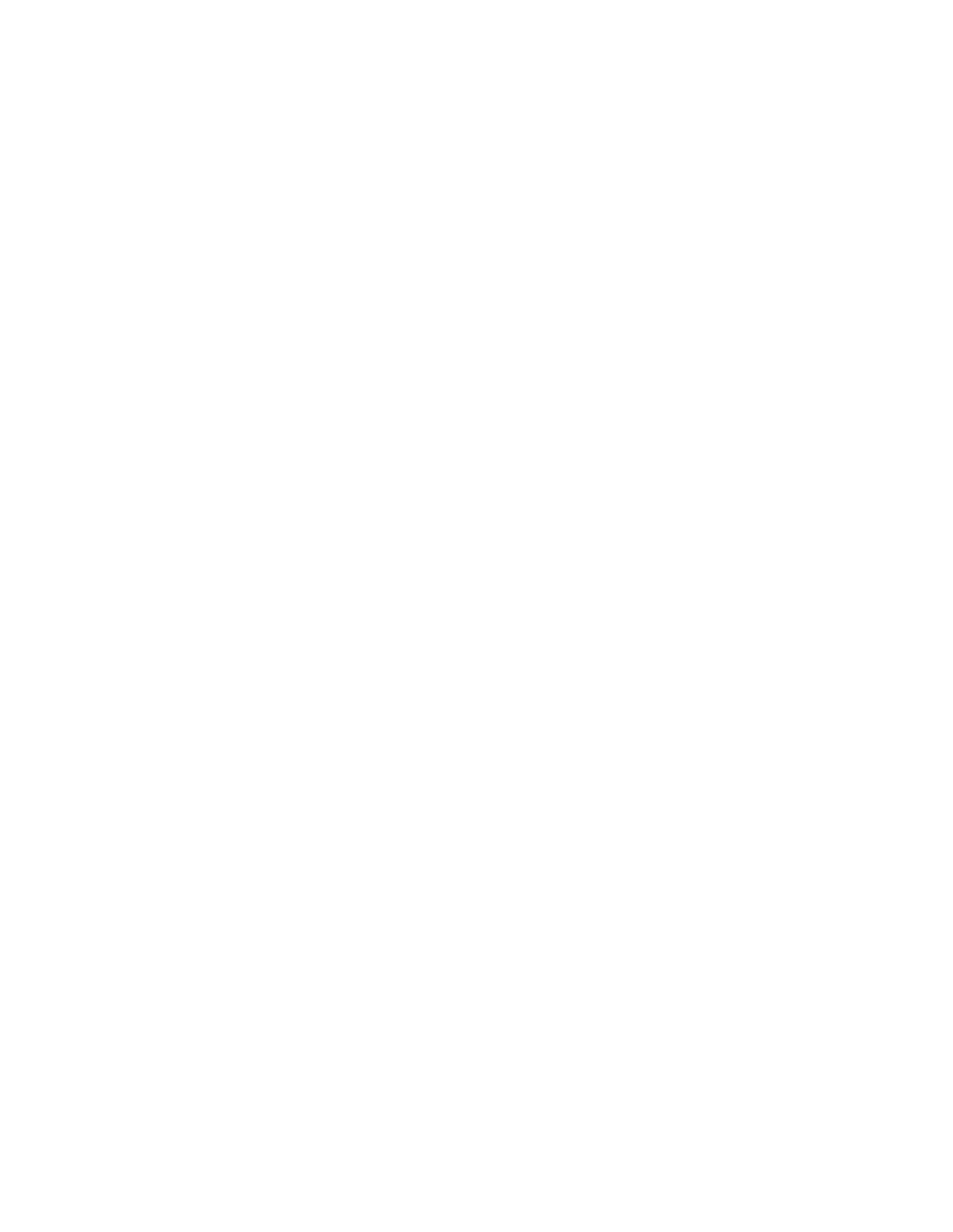## $= bZcf$  a Uh  $]cb$   $Zcf$   $Jc$   $i$   $b hYYf$   $8f$   $]$   $j Yf$   $g$

Arriving at Longmont Meals on Wheels (located at the Longmont Senior Center):

- Please arrive 10:30-11:00. Meals are handed out starting at 10:45. All volunteers should be en route with their meals immediately upon packing them up for optimal food safety.
- Please park in the circular drive or on the street on the west side of the senior center. If you are running late to pick up your meals, please call ahead.
- Your weekly assigned route will have a varying number of stops due to clients' daily schedules and cancellations. Please allow enough time in your schedule (approximately 11:00-12:45 depending on route size, traffic, weather, etc.)
- \*\*Please understand that route preferences cannot be guaranteed.

Picking up meals:

- Each meal consists of two parts an entree and a cold bag.
- Clients who are on special diets will have a white bag (instead of the standard brown bag) labeled with their name.
- Special hot meals are labeled with the client's name.
- Always pack the meals in the provided cooler bags for proper food safety.
- Pro tip Stack the meals for your routes (hot portions and cold portions separately) in order from the bottom of your route sheet up.
- Always double check your meal and bag numbers when packing your cooler bags.
- If you leave and realize you have an error in meal counts, call our office immediately to determine the next step.

On route:

- We have tried to prepare the routes in the best possible order.
- You are welcome to reorder the route according to your needs and where you want it to end if all clients get their correct meal and as timely as possible for proper food safety guidelines.
- Delivery instructions DO change. Always check your route sheets for new information. Please contact us with questions.
- Please don't make any personal stops during your route even if you think you have time. Your priority is to get the meals out as quickly as possible and before 12:30.

Delivery to clients:

- If there is no answer at the client's home after giving ample time: (Be sure to read the client notes on your route sheet for helpful tips regarding each client.)
	- o Only leave a meal if there is a cooler with ice or the route sheet instructs you to do so.
	- o Always call the office IMMEDIATELY if there is no cooler and ice pack, even if the client left a note so we can begin follow up. \*\*THIS PHONE CALL IS EXTREMELY IMPORTANT. IT CAN BE LIFESAVING. \*\*
	- o Leave a voicemail at our office if you don't reach us.
- When you return, leave your route sheets on the shredder so we can protect confidentiality.

910 Longs Peak Ave, Longmont, CO 80501 Fax (303) 651-8413 | www.lmow.org  $(303) - 772 - 0540$ info@Imow.org